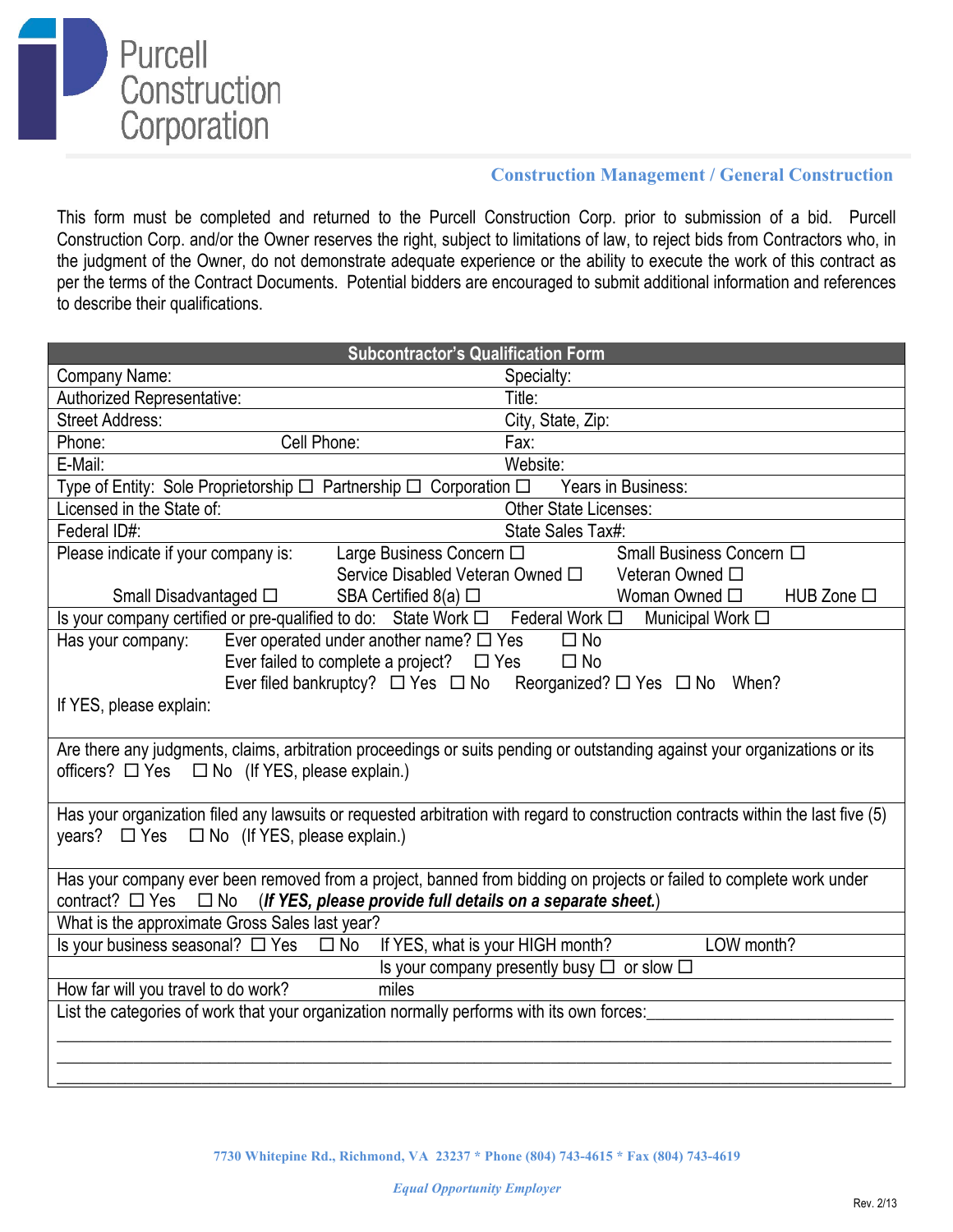| <b>Company Information - continued:</b>                                                                                       |                 |
|-------------------------------------------------------------------------------------------------------------------------------|-----------------|
|                                                                                                                               |                 |
| Number of employees (max last year): Men?<br>Women?                                                                           | Minorities?     |
| $Bimonthly$ $\square$<br>Weekly $\square$<br>Is payroll paid?<br>Monthly $\square$                                            |                 |
| Do your employees belong to a Union? $\Box$ Yes $\Box$ No If YES, what is the name of the Union?                              |                 |
| Is your payroll system performed by a: Service? $\Box$ or In House? $\Box$                                                    |                 |
| Have you ever prepared and submitted Certified Payroll Reports to Owners or Contractors? $\Box$ Yes                           | $\square$ No    |
| List key personnel planned for this project. Please list names, expected positions and the last three (3) projects worked on. |                 |
|                                                                                                                               |                 |
|                                                                                                                               |                 |
| <b>Resources &amp; Bonding:</b>                                                                                               |                 |
| What is your company's current bonding capacity? Total:                                                                       | Single Project: |
| Name of Bonding Company:                                                                                                      |                 |
| Name of Bonding Agent:                                                                                                        |                 |
| <b>Bonding Agent's Address:</b>                                                                                               |                 |
| Bonding Agent's Phone Number:                                                                                                 |                 |
|                                                                                                                               |                 |
| What is the range of projects performed?<br>Average Project: \$                                                               |                 |
| Smallest Project: \$                                                                                                          |                 |
| Largest Project:                                                                                                              |                 |
| Please list projects which your firm has successfully executed within the past five years. Include names and phone            |                 |
| numbers of persons who can be contacted as references:                                                                        |                 |
| Project Name:                                                                                                                 | Location:       |
| <b>Contact Name:</b>                                                                                                          | Phone Number:   |
| Subcontract Amount: \$                                                                                                        |                 |
|                                                                                                                               |                 |
| Project Name:                                                                                                                 | Location:       |
| <b>Contact Name:</b>                                                                                                          | Phone Number:   |
| Subcontract Amount: \$                                                                                                        |                 |
| Project Name:                                                                                                                 | Location:       |
| <b>Contact Name:</b>                                                                                                          | Phone Number:   |
| Subcontract Amount: \$                                                                                                        |                 |
|                                                                                                                               |                 |
| Project Name:                                                                                                                 | Location:       |
| <b>Contact Name:</b>                                                                                                          | Phone Number:   |
| Subcontract Amount: \$                                                                                                        |                 |
|                                                                                                                               |                 |
| Project Name:                                                                                                                 | Location:       |
| <b>Contact Name:</b>                                                                                                          | Phone Number:   |
| Subcontract Amount: \$                                                                                                        |                 |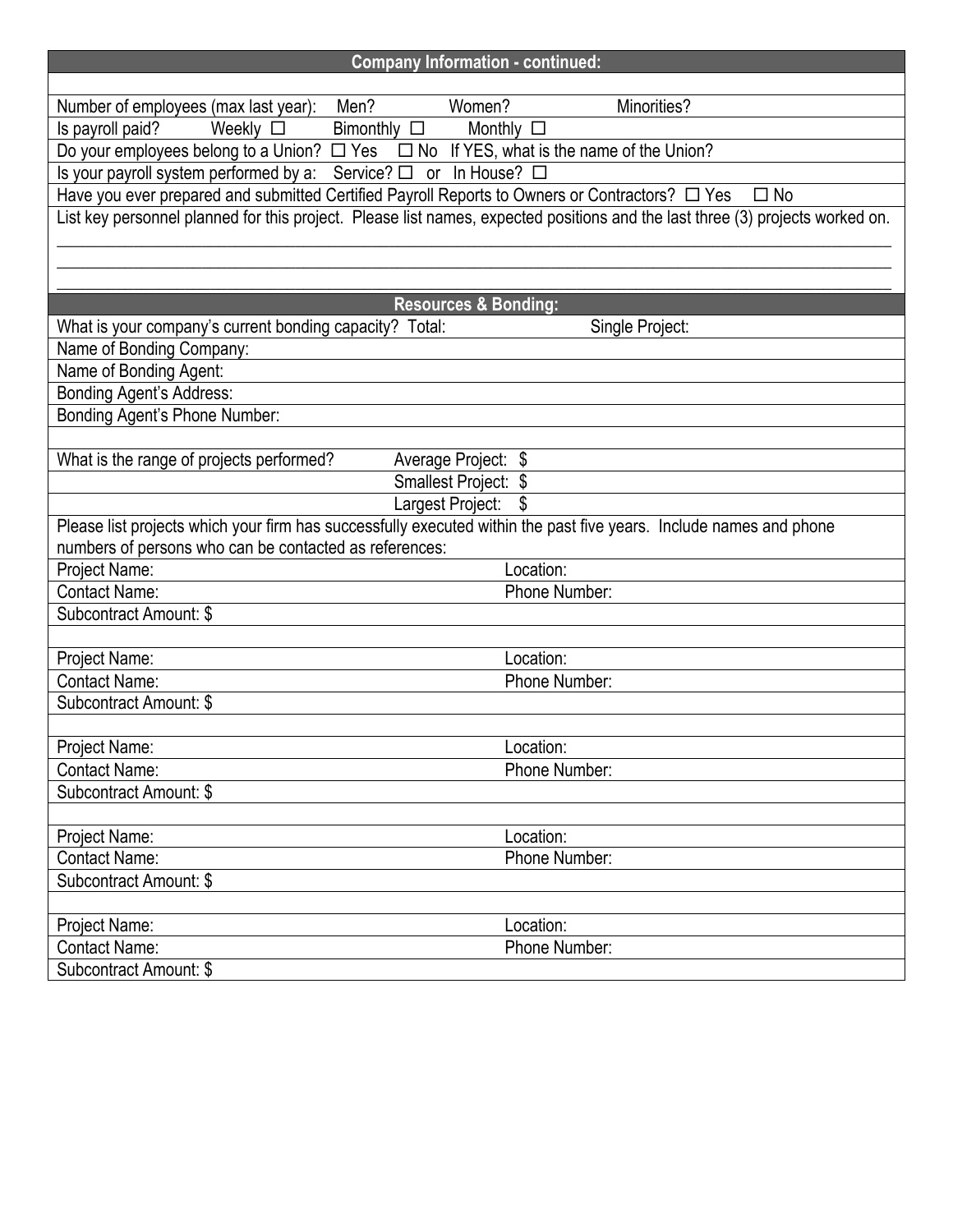| <b>References</b>                                                                                                                                                      |                                                                                                                          |  |  |  |
|------------------------------------------------------------------------------------------------------------------------------------------------------------------------|--------------------------------------------------------------------------------------------------------------------------|--|--|--|
| <b>Bank Name:</b>                                                                                                                                                      | Phone Number:                                                                                                            |  |  |  |
| <b>Bank Address:</b>                                                                                                                                                   |                                                                                                                          |  |  |  |
|                                                                                                                                                                        |                                                                                                                          |  |  |  |
| List three (3) companies you have done business with in the past year:                                                                                                 |                                                                                                                          |  |  |  |
| Company Name:                                                                                                                                                          | Address:                                                                                                                 |  |  |  |
| <b>Contact Name:</b>                                                                                                                                                   | Phone Number:                                                                                                            |  |  |  |
|                                                                                                                                                                        |                                                                                                                          |  |  |  |
| Company Name:                                                                                                                                                          | Address:                                                                                                                 |  |  |  |
| <b>Contact Name:</b>                                                                                                                                                   | Phone Number:                                                                                                            |  |  |  |
|                                                                                                                                                                        |                                                                                                                          |  |  |  |
| Company Name:                                                                                                                                                          | Address:                                                                                                                 |  |  |  |
| <b>Contact Name:</b>                                                                                                                                                   | Phone Number:                                                                                                            |  |  |  |
|                                                                                                                                                                        |                                                                                                                          |  |  |  |
| List three (3) suppliers with whom you have credit or do business with:                                                                                                |                                                                                                                          |  |  |  |
|                                                                                                                                                                        |                                                                                                                          |  |  |  |
| Company Name:                                                                                                                                                          | Address:                                                                                                                 |  |  |  |
| <b>Contact Name:</b>                                                                                                                                                   | Phone Number:                                                                                                            |  |  |  |
|                                                                                                                                                                        |                                                                                                                          |  |  |  |
| Company Name:                                                                                                                                                          | Address:                                                                                                                 |  |  |  |
| <b>Contact Name:</b>                                                                                                                                                   | Phone Number:                                                                                                            |  |  |  |
|                                                                                                                                                                        |                                                                                                                          |  |  |  |
| Company Name:                                                                                                                                                          | Address:                                                                                                                 |  |  |  |
| <b>Contact Name:</b>                                                                                                                                                   | Phone Number:                                                                                                            |  |  |  |
|                                                                                                                                                                        |                                                                                                                          |  |  |  |
| <b>Insurance, Health and Safety</b>                                                                                                                                    |                                                                                                                          |  |  |  |
| Please attach an insurance certificate outlining your coverage.                                                                                                        |                                                                                                                          |  |  |  |
| List your firm's Worker's Compensation Interstate Experience Modification Rate for the three (3) most recent years. (If                                                |                                                                                                                          |  |  |  |
| available, please attach a copy of your insurance agent's verification letter)                                                                                         |                                                                                                                          |  |  |  |
| 20                                                                                                                                                                     |                                                                                                                          |  |  |  |
| 20                                                                                                                                                                     |                                                                                                                          |  |  |  |
| 20                                                                                                                                                                     |                                                                                                                          |  |  |  |
| Do you have a written safety program? $\Box$ Yes $\Box$ No <b>Please attach a copy.</b>                                                                                |                                                                                                                          |  |  |  |
| Do you have a full-time safety representative? $\Box$ Yes<br>$\Box$ No                                                                                                 |                                                                                                                          |  |  |  |
| Has your firm had any OSHA fines or jobsite fatalities within the last three (3) years? $\Box$ Yes $\Box$ No If yes, please<br>describe in detail on a separate sheet. |                                                                                                                          |  |  |  |
| Please attach copies of your OSHA No. 300 Log(s) for the most recent three (3) years along with your most current log to<br>date of this submission.                   |                                                                                                                          |  |  |  |
| Please attach copies of your OSHA Recordable Incident Rate and Lost Workday Incident Rate for the most recent three (3)<br>years including current year to date.       |                                                                                                                          |  |  |  |
| <b>Financial Information</b>                                                                                                                                           |                                                                                                                          |  |  |  |
| Please attach a copy of your most recent annual balance sheet financial statements. If the date of these is more than six                                              |                                                                                                                          |  |  |  |
| months' old, in addition, please provide the most recent interim balance sheet financial statement as well. Please provide                                             |                                                                                                                          |  |  |  |
|                                                                                                                                                                        |                                                                                                                          |  |  |  |
|                                                                                                                                                                        | an indication of the method of preparation of the financial statement, i.e. audited by CPA, reviewed by CPA, or in-house |  |  |  |